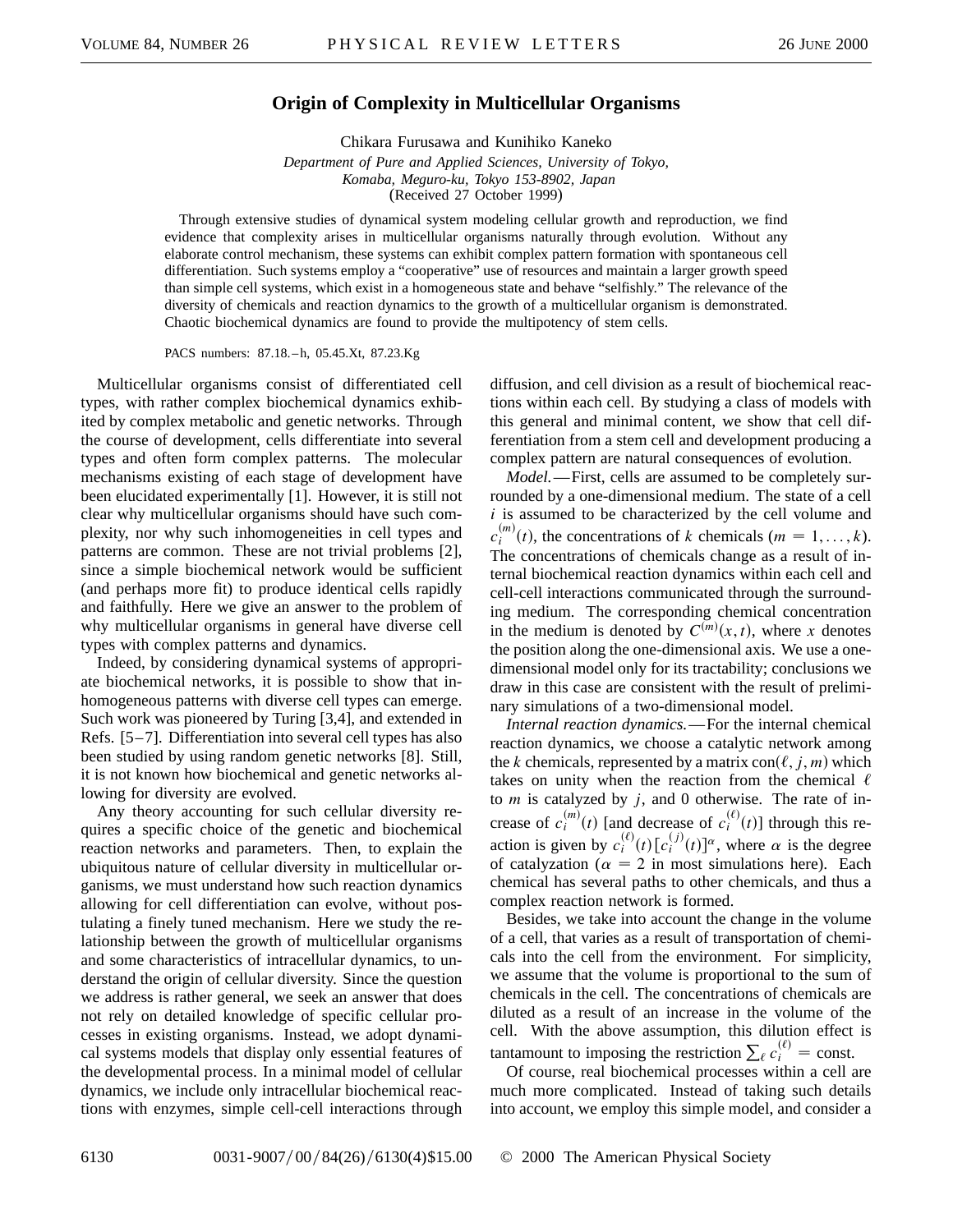variety of reaction networks created randomly, to elucidate a general relationship between the growth of cells and cellular dynamics.

*Cell-cell interactions through a medium.*—Cells interact with each other through the transport of chemicals out of and into the surrounding medium. As a minimal case, we consider only indirect cell-cell interactions through diffusion of chemicals via the medium. The diffusion coefficient should depend on the chemical. Here, we assume that there are two types of chemicals, one which can penetrate the membrane and one which cannot. We use the notation  $\sigma_m$ , which takes the value 1 if the chemical  $c_i^{(m)}$  is penetrable, and 0 otherwise.

To sum up all these processes, the dynamics of chemical concentrations in each cell is represented as follows:

$$
dc_i^{(\ell)}(t)/dt = \Delta c_i^{(\ell)}(t) - c_i^{(\ell)}(t) \sum_{\ell=1}^k \Delta c_i^{(\ell)}(t), \quad (1)
$$

with

$$
\Delta c_i^{\ell}(t) = \sum_{m,j} \text{con}(m, j, \ell) e_1 c_i^{(m)}(t) [c_i^{(j)}(t)]^{\alpha}
$$

$$
- \sum_{m',j'} \text{con}(\ell, j', m') e_1 c_i^{(\ell)}(t) [c_i^{(j')}(t)]^{\alpha}
$$

$$
+ \sigma_{\ell} D[C^{(\ell)}(p_i^x, t) - c_i^{(\ell)}(t)]. \tag{2}
$$

The variable  $p_i^x$  denotes the location of the *i*th cell. The second term in Eq. (1) represents the dilution effect by changing the volume of the cell. On the other hand, the diffusion of chemicals in the medium are governed by the following equation for  $C^{(\ell)}$ :

$$
\partial C^{(\ell)}(x,t)/\partial t = -\tilde{D}\nabla^2 C^{(\ell)}(x,t) + \sum_i \delta(x - p_i^x)\sigma_\ell D
$$
  
 
$$
\times [C^{(\ell)}(x,t) - c_i^{(\ell)}(t)], \qquad (3)
$$

where the boundary condition is chosen to be  $C(0, t)$  =  $C(x_{\text{max}}, t) = \text{const}, \tilde{D}$  is the diffusion constant of the environment, and  $x_{\text{max}}$  denotes the extent of the medium. This boundary condition can be interpreted as a chemical bath outside of the medium, which supplies those penetrable chemicals that are consumed to the medium via a constant flow to the cell.

*Cell division.*—Each cell takes penetrable chemicals from the medium as the nutrient, while the reaction in the cell transforms them to unpenetrable chemicals which construct the body of the cell. As a result of these reactions, the volume of the cell is increased. In this model, the cell is assumed to divide into two almost identical cells when the volume of the cell is doubled.

During this division process, all chemicals are almost equally divided, with tiny random fluctuations (e.g.,  $\sim 10^{-6} c_i^{(\ell)}$ ). The case of equal division is assumed, since we do not intend to introduce an elaborate mechanism, while the fluctuations are introduced because we wish to study development processes that are robust with respect

to molecular fluctuations. After cell division, two daughter cells appear around their mother cell's position, and the positions of all cells are adjusted so that the distances between adjacent cells are 1. As a result, the total length of the chain of cells increases.

As the initial state, a single cell, whose chemical concentrations are determined randomly, is placed. According to the process described above, cells divide to form a chain. Of course, the behavior of the model depends on each intracellular reaction network. We have carried out simulations of the model by considering 800 different reaction networks, generated randomly. Throughout the paper, the number of chemical species *k* is 20, and each chemical has 6 reaction paths to other chemicals, chosen randomly. Each chemical reaction path is catalized by other (or the same) chemical, again chosen randomly. Among the 20 chemicals, 3 chemicals can penetrate cell membranes. The parameters are fixed at  $e_1 = 1.0$ ,  $D =$ 1.0,  $\ddot{D} = 2.0$ , and  $x_{\text{max}} = 500$ .

As results, we found that each growth curve using a different reaction network can be classified into two classes: (I) "fast" growth in which the increase of cell number grows exponentially in time *t*, and (II) "slow" growth in which the cell number grows linearly in time. Under the parameters presented above, approximately 5% of randomly chosen reaction networks show the case (I) behavior. These two classes, indeed, are also distinguished by the nature of the corresponding cellular dynamics.

In case (II), the chemical compositions and dynamics of all cells are identical. These dynamics fall into either a fixed point or a limit-cycle attractor. In this situation, only a few cells around the edges of the chain can divide. Since cells are not differentiated, chemicals required for cell growth are identical for all cells. Thus, once the cells at the edges consume the required resources, the remaining cells can no longer grow. This is the reason for the linear growth.

In case (I) with exponential growth, it is found that the chemical reaction dynamics of the cells are more complex than in case (II). The microscopic differences between the chemicals in two daughter cells are amplified through the internal biochemical dynamics and the cell-cell interaction, leading to chaotic chemical dynamics. For most such cases, the cells differentiate into various cell types that are defined by distinct chemical dynamics and compositions (see Fig. 1). Even though no external mechanism of differentiation is implemented, the instability that results from the intracellular dynamics and the cell-cell interactions brings about transitions to various cell types [9]. Indeed, this differentiation is a general feature of a system of interacting units that each possess some nonlinear internal dynamics [10,11], as has been clarified by isologous diversification theory [5–7].

In case (I), the division of cells is not restricted to the edge of the chain. There is a flow of the nutritive chemicals into the inside of the chain, that can maintain the growth of internal cells. This flow is sustained by the diffusion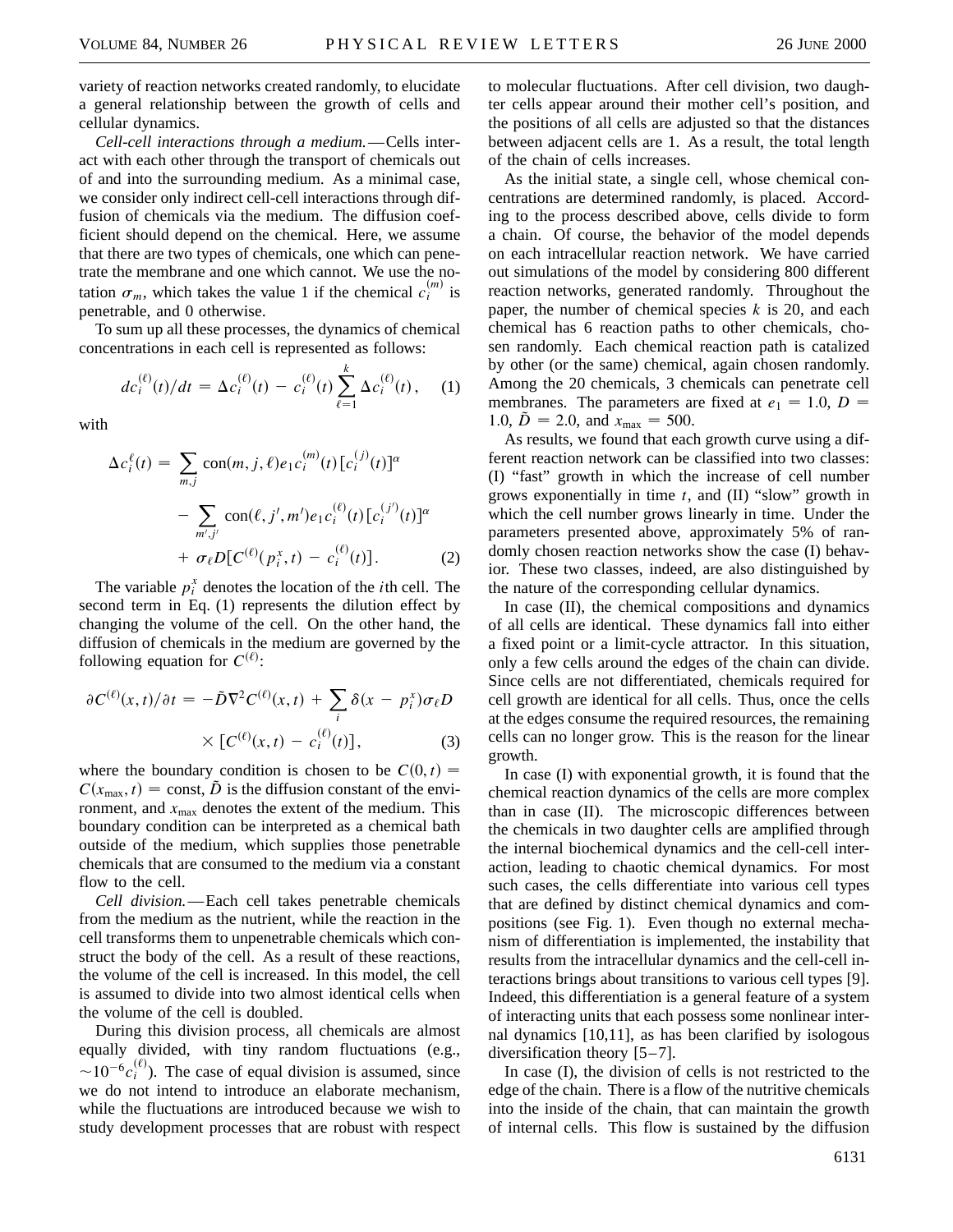

between cells possessing different chemical compositions and exhibiting different phases of chemical oscillations. Here, the capability for cell division is also differentiated as the development progresses. The total increase in cell number is due to the division of certain type(s) of cells, and most other cell types stop dividing.

In the developmental processes in case (I), initial cell types exhibit transitions to other types. Cells of the initial cell types either proliferate or switch to other types stochastically. They can be regarded as a stem cell [12]. The dynamics of a stem-type cell, that can produce different cell types after divisions, exhibit chaotic oscillation (see Fig. 1, and also [7]). The type of differentiated cells maintain their type after divisions.

Next, we compare the growth of a single cell with that of an ensemble of cells. In Fig. 2 the growth speeds of a single cell and an ensemble of cells are plotted. Here each point corresponds to a different reaction network.

The points around the peak of the growth for an ensemble correspond to case (I) of exponential growth. Here, the growth speed of a single cell is not large. In each cell, a variety of chemicals coexist, supporting complex reaction dynamics and cell differentiation. In case (I), organisms with cellular diversity, plotted by green points, have a larger growth speed of an ensemble than those without diversity. Indeed, in the former case, cells differentiate in the use of nutrients to take them efficiently.

In case (II), there are much simpler intracellular reaction processes, with only a few autocatalytic reactions used dominantly, that can produce the rapid replication of a FIG. 1 (color). (a) The developmental process of the spatial pattern with differentiated cells, starting from a single cell. Up to several divisions, a single type of cell, represented as a "red" cell, reproduces, maintaining its characteristic type of dynamics. The time series of the chemical concentrations of this type of cell are plotted in (b), where the time series of only six chemical concentrations among the 20 are overlaid, to avoid an indistinct figure. With a further increase of cell number, some of the "red" cells start to exhibit different types of chemical dynamics, due to the cell-cell interactions. The transitions from the "red" cells to three distinct cell types represented by "green," "blue," and "yellow" are plotted in (c), (d), and (e). In this example, only these four types of cells appear in the developmental process, while no intermediate types exist. Here, the "red" cells are regarded as the stem cells that have the potential both to reproduce themselves and to differentiate into other cell types, while the differentiated cells reproduce only the same type.

single cell. In this case, the growth speed of a single cell is often large (represented by some of the blue points in Fig. 2), while the growth speed of an ensemble always remains small. In some sense, simple cells with rapid growth are "selfish": Although such simple cells with low diversity of chemical species can exhibit large growth speeds as single cells, they cannot grow cooperatively, and their growth speeds as ensembles are suppressed because of strong competition for resources.

The developmental process presented in case (I) is irreversible. Initially, cells have complex chaotic internal dynamics and a variety of chemicals. They have the potential to differentiate into cell types with simpler cellular dynamics, for example, with a fixed-point and regular oscillation (see Fig. 1 as an example). This type of cell with simpler dynamics can produce cells of the same type or stop dividing. Hence, the loss of multipotency, known to exist in the developmental process of real organisms [1], is explained in terms of the decrease in time of diversity in the intracellular dynamics and chemicals. Indeed, the decrease in complexity of dynamics with the loss of multipotency has been confirmed quantitatively, for example by computing the Kolmogorov-Sinai (KS) entropy of the intracellular dynamics. Using the data in Fig. 2, we have found that case (I) has a positive KS entropy while for the case (II) it is zero. Furthermore, there is positive correlation between the KS entropy and the growth speed as an ensemble. The decrease of KS entropy in going from a stem cell to other differentiated cells has also been confirmed. For example, the KS entropy of the stem-type